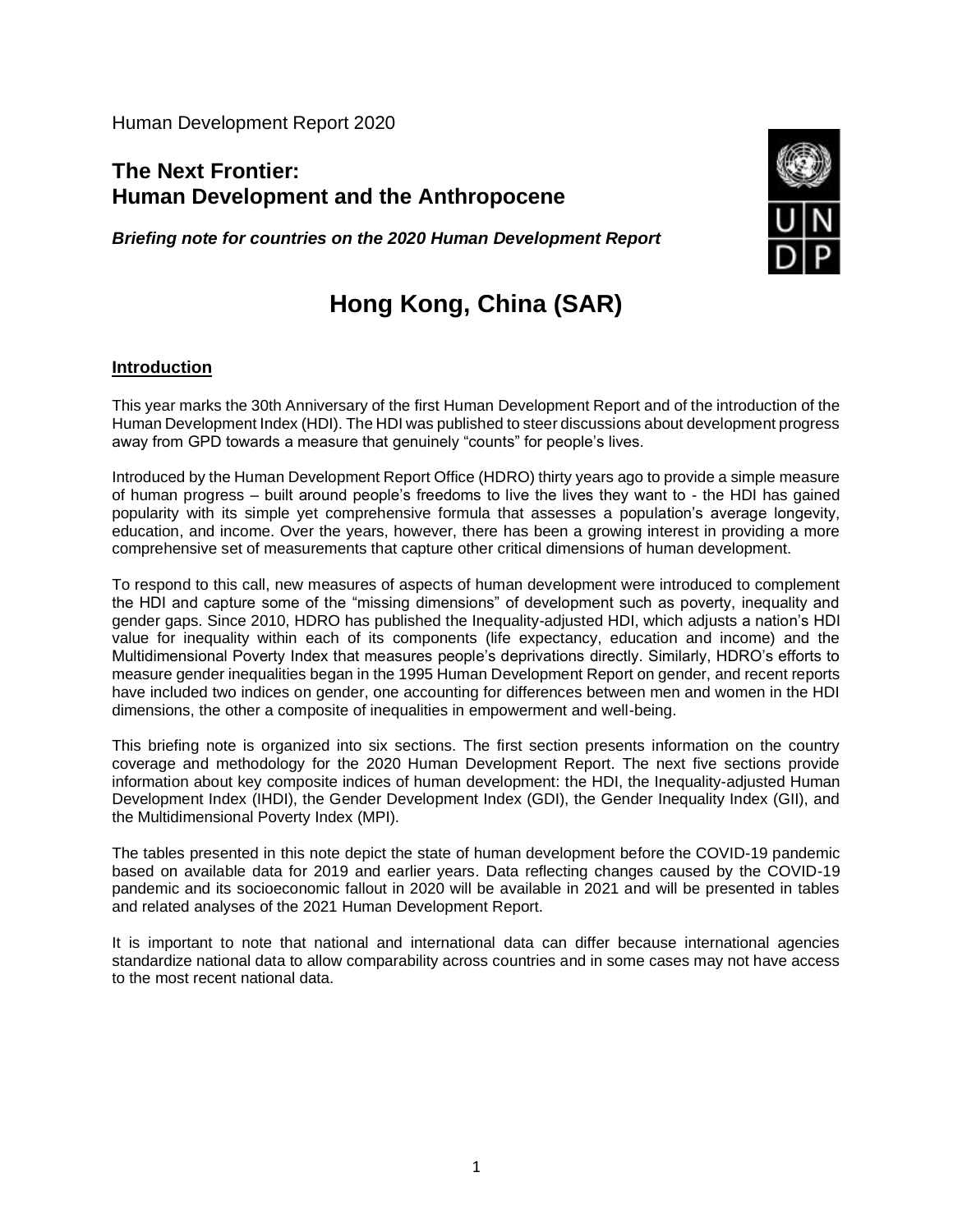## **1- Country coverage and the methodology of the 2020 Human Development Report**

The 2020 Human Development Report presents the 2019 HDI (values and ranks) for 189 countries and UN-recognized territories, along with the IHDI for 152 countries, the GDI for 167 countries, the GII for 162 countries, and the MPI for 107 countries.<sup>1</sup>

It is misleading to compare values and rankings with those of previously published reports, because of revisions and updates of the underlying data and adjustments to goalposts. Readers are advised to assess progress in HDI values by referring to Table 2 ('Human Development Index Trends') in the 2020 Human Development Report. Table 2 is based on consistent indicators, methodology and time-series data and, thus, shows real changes in values and ranks over time, reflecting the actual progress countries have made. Small changes in values should be interpreted with caution as they may not be statistically significant due to sampling variation. Generally speaking, changes at the level of the third decimal place in any of the composite indices are considered insignificant.

Unless otherwise specified in the source, tables use data available to HDRO as of 15 July 2020. All indices and indicators, along with technical notes on the calculation of composite indices, and additional source information are available online at<http://hdr.undp.org/en/data>

For further details on how each index is calculated please refer to *[Technical Notes 1-6](http://hdr.undp.org/sites/default/files/hdr2020_technical_notes.pdf)* and the associated background papers available on the Human Development Report website:<http://hdr.undp.org/en/data>

## **2- Human Development Index (HDI)**

The HDI is a summary measure for assessing long-term progress in three basic dimensions of human development: a long and healthy life, access to knowledge and a decent standard of living. A long and healthy life is measured by life expectancy. Knowledge level is measured by mean years of schooling among the adult population, which is the average number of years of schooling received in a life-time by people aged 25 years and older; and access to learning and knowledge by expected years of schooling for children of school-entry age, which is the total number of years of schooling a child of school-entry age can expect to receive if prevailing patterns of age-specific enrolment rates stay the same throughout the child's life. Standard of living is measured by Gross National Income (GNI) per capita expressed in constant 2017 international dollars converted using purchasing power parity (PPP) conversion rates. For more details see *[Technical Note 1.](http://hdr.undp.org/sites/default/files/hdr2020_technical_notes.pdf)*

To ensure as much cross-country comparability as possible, the HDI is based primarily on international data from the United Nations Population Division (the life expectancy data), the United Nations Educational, Scientific and Cultural Organization Institute for Statistics (the mean years of schooling and expected years of schooling data) and the World Bank (the GNI per capita data). As stated in the introduction, the HDI values and ranks in this year's report are not comparable to those in past reports because of some revisions to the component indicators. To allow for assessment of progress in HDIs, the 2020 Human Development Report includes recalculated HDIs from 1990 to 2019 using consistent series of data.

## **2.1- Hong Kong, China (SAR)'s HDI value and rank**

Hong Kong, China (SAR)'s HDI value for 2019 is 0.949— which put the country in the very high human development category—positioning it at 4 out of 189 countries and territories. The rank is shared with Iceland.

Between 1990 and 2019, Hong Kong, China (SAR)'s HDI value increased from 0.784 to 0.949, an increase of 21.0 percent. Table A reviews Hong Kong, China (SAR)'s progress in each of the HDI indicators. Between 1990 and 2019, Hong Kong, China (SAR)'s life expectancy at birth increased by 7.4 years, mean years of

<sup>&</sup>lt;sup>1</sup> Throughout this note, the term country refers to countries or UN-recognized territories.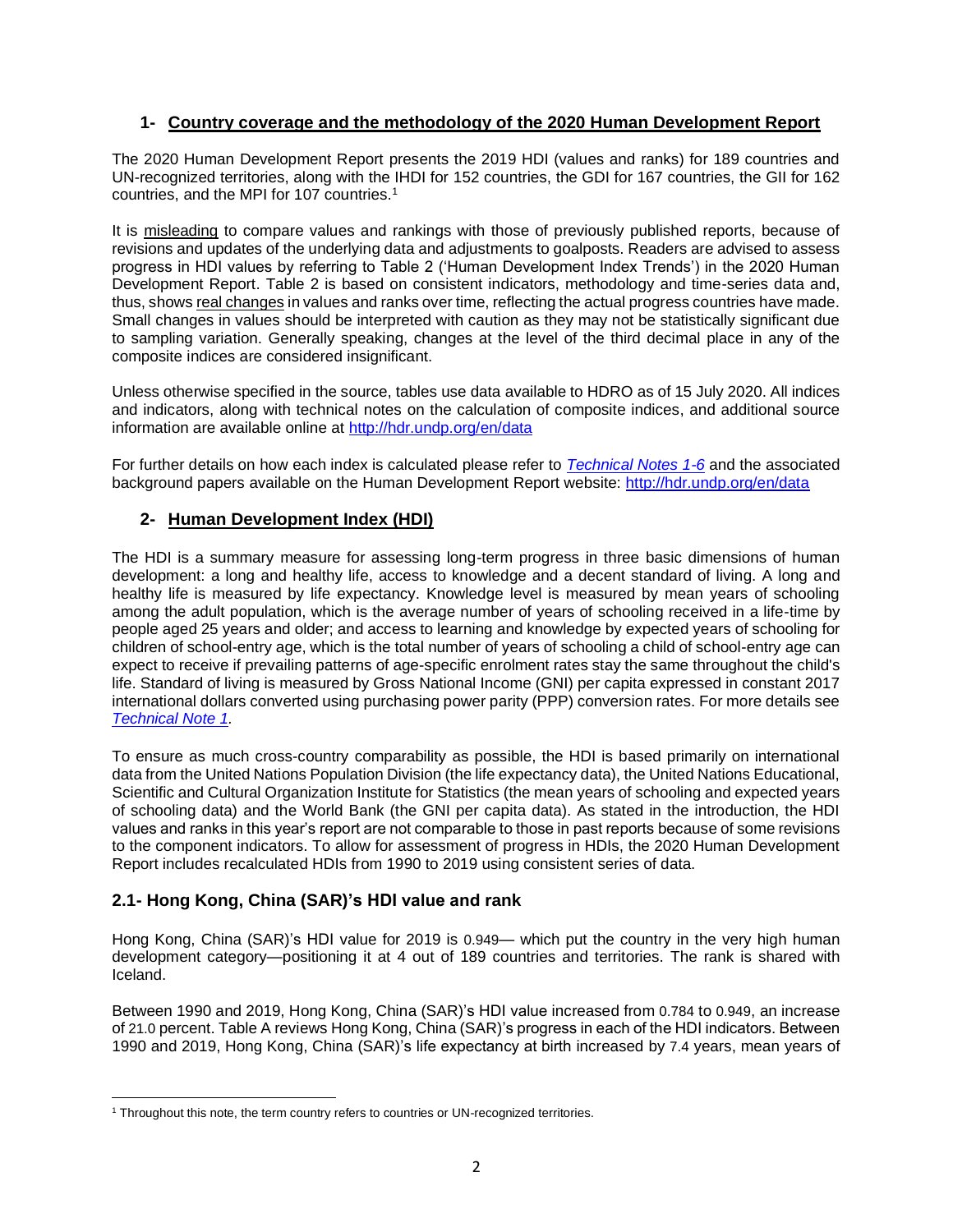schooling increased by 3.7 years and expected years of schooling increased by 4.1 years. Hong Kong, China (SAR)'s GNI per capita increased by about 125.5 percent between 1990 and 2019.

**Table A: Hong Kong, China (SAR)'s HDI trends based on consistent time series data and new goalposts**

|      | Life expectancy<br>at birth | <b>Expected years</b><br>of schooling | Mean years of<br>schooling | <b>GNI per capita</b><br>(2017 PPP\$) | <b>HDI</b> value |
|------|-----------------------------|---------------------------------------|----------------------------|---------------------------------------|------------------|
| 1990 | 77.5                        | 12.8                                  | 8.6                        | 27,931                                | 0.784            |
| 1995 | 79.0                        | 13.5                                  | 8.8                        | 34,870                                | 0.811            |
| 2000 | 80.8                        | 14.1                                  | 8.8                        | 36,633                                | 0.830            |
| 2005 | 82.0                        | 14.8                                  | 10.5                       | 43,928                                | 0.874            |
| 2010 | 82.9                        | 15.3                                  | 11.5                       | 52,435                                | 0.904            |
| 2015 | 84.0                        | 16.3                                  | 11.9                       | 58,271                                | 0.930            |
| 2016 | 84.3                        | 16.5                                  | 12.1                       | 59,556                                | 0.936            |
| 2017 | 84.5                        | 16.5                                  | 12.2                       | 62,450                                | 0.941            |
| 2018 | 84.7                        | 16.6                                  | 12.3                       | 63,984                                | 0.946            |
| 2019 | 84.9                        | 16.9                                  | 12.3                       | 62,985                                | 0.949            |

Figure 1 below shows the contribution of each component index to Hong Kong, China (SAR)'s HDI since 1990.

**Figure 1: Trends in Hong Kong, China (SAR)'s HDI component indices 1990-2019**



#### **2.2- Assessing progress relative to other countries**

Human development progress, as measured by the HDI, is useful for comparison between two or more countries. For instance, during the period between 1990 and 2019 Hong Kong, China (SAR), Brunei Darussalam and Singapore experienced different degrees of progress toward increasing their HDIs (see Figure 2).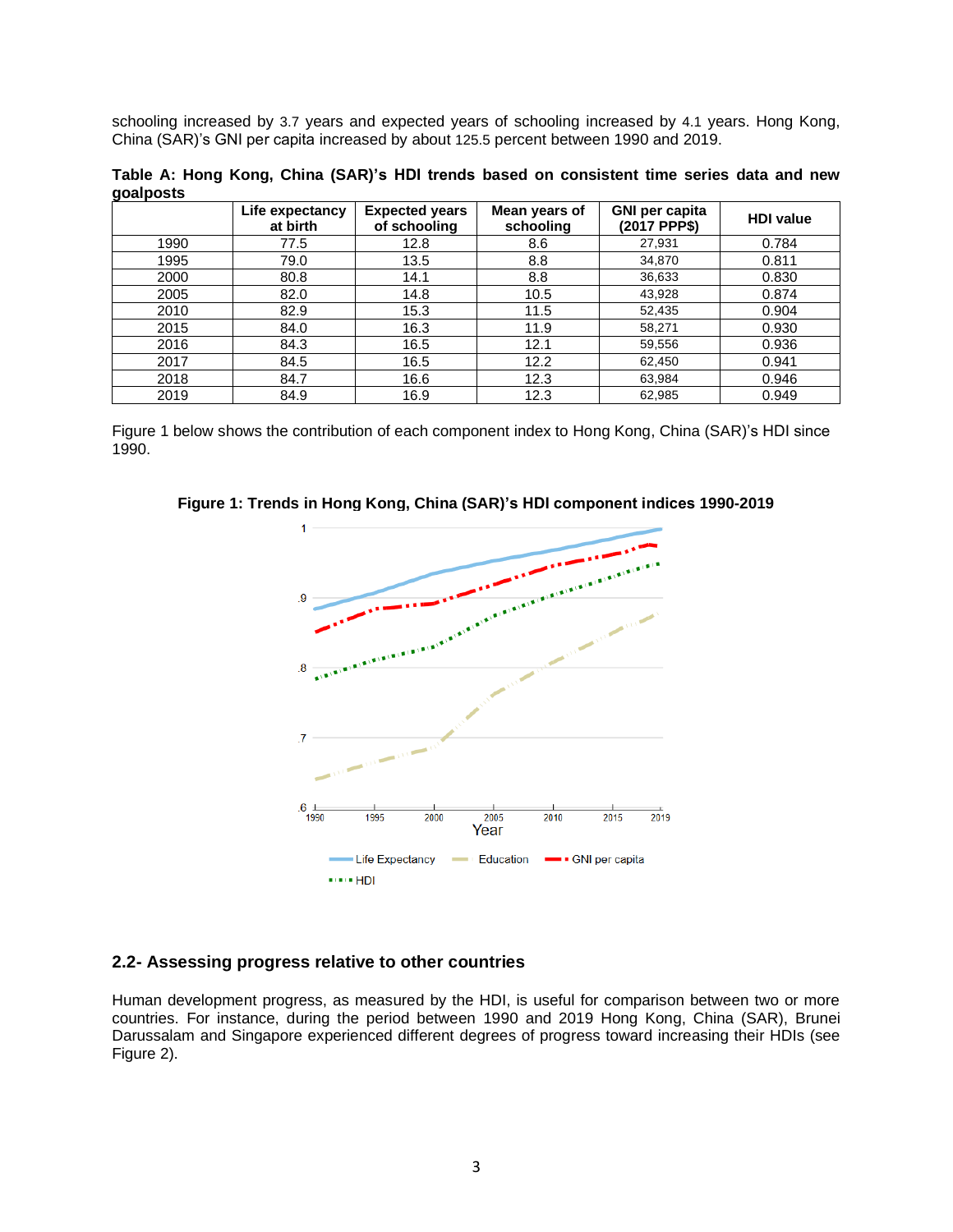

**Figure 2: HDI trends for Hong Kong, China (SAR), Brunei Darussalam and Singapore, 1990-2019**

Hong Kong, China (SAR)'s 2019 HDI of 0.949 is above the average of 0.898 for countries in the very high human development group and above the average of 0.747 for countries in East Asia and the Pacific. From East Asia and the Pacific, Hong Kong, China (SAR) is compared with Brunei Darussalam and Singapore, which have HDIs ranked 47 and 11, respectively (see Table B).

| Table B: Hong Kong, China (SAR)'s HDI and component indicators for 2019 relative to selected |  |
|----------------------------------------------------------------------------------------------|--|
| countries and groups                                                                         |  |

|                                     | <b>HDI</b> value | <b>HDI rank</b> | Life<br>expectancy<br>at birth | <b>Expected</b><br>years of<br>schooling | <b>Mean years</b><br>of schooling | <b>GNI</b> per<br>capita<br>(2017 PPP<br><b>US\$)</b> |
|-------------------------------------|------------------|-----------------|--------------------------------|------------------------------------------|-----------------------------------|-------------------------------------------------------|
| Hong Kong, China<br>(SAR)           | 0.949            | 4               | 84.9                           | 16.9                                     | 12.3                              | 62,985                                                |
| <b>Brunei Darussalam</b>            | 0.838            | 47              | 75.9                           | 14.3                                     | 9.1                               | 63,965                                                |
| Singapore                           | 0.938            | 11              | 83.6                           | 16.4                                     | 11.6                              | 88,155                                                |
| East Asia and the<br><b>Pacific</b> | 0.747            |                 | 75.4                           | 13.6                                     | 8.1                               | 14,710                                                |
| Very high HDI                       | 0.898            |                 | 79.6                           | 16.3                                     | 12.2                              | 44.566                                                |

## **3- Inequality-adjusted HDI (IHDI)**

The HDI is an average measure of basic human development achievements in a country. Like all averages, the HDI masks inequality in the distribution of human development across the population at the country level. The 2010 Human Development Report introduced the IHDI, which takes into account inequality in all three dimensions of the HDI by 'discounting' each dimension's average value according to its level of inequality. The IHDI is basically the HDI discounted for inequalities. The 'loss' in human development due to inequality is given by the difference between the HDI and the IHDI, and can be expressed as a percentage. As the inequality in a country increases, the loss in human development also increases. We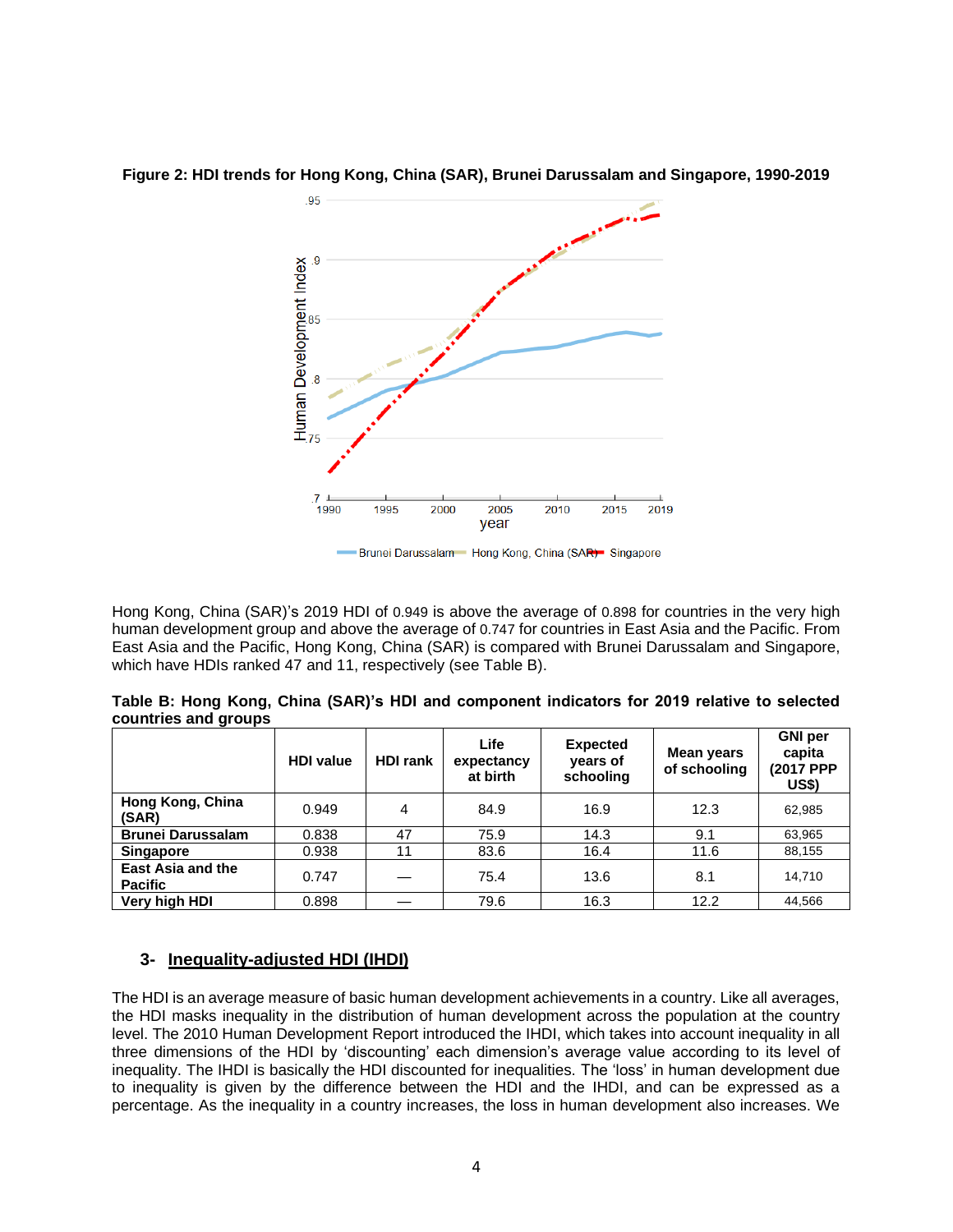also present the coefficient of human inequality as a direct measure of inequality which is an unweighted average of inequalities in three dimensions. The IHDI is calculated for 152 countries. For more details see *[Technical Note 2](http://hdr.undp.org/sites/default/files/hdr2020_technical_notes.pdf)*.

Hong Kong, China (SAR)'s HDI for 2019 is 0.949. However, when the value is discounted for inequality, the HDI falls to 0.824, a loss of 13.2 percent due to inequality in the distribution of the HDI dimension indices. Singapore shows a loss due to inequality of 13.3 percent. The average loss due to inequality for very high HDI countries is 10.9 percent and for East Asia and the Pacific it is 16.9 percent. The Human inequality coefficient for Hong Kong, China (SAR) is equal to 12.6 percent (see Table C).

| $14000$ $0.110119$ $110119$                |                      |                     |                                        |                                                     |                                |                                       |  |  |  |
|--------------------------------------------|----------------------|---------------------|----------------------------------------|-----------------------------------------------------|--------------------------------|---------------------------------------|--|--|--|
|                                            | <b>IHDI</b><br>value | Overall<br>loss (%) | Human<br>inequality<br>coefficient (%) | Inequality in life<br>expectancy at<br>birth $(\%)$ | Inequality in<br>education (%) | <b>Inequality</b><br>in income<br>(%) |  |  |  |
| Hong Kong, China<br>(SAR)                  | 0.824                | 13.2                | 12.6                                   | 2.5                                                 | 9.8                            | 25.6                                  |  |  |  |
| <b>Singapore</b>                           | 0.813                | 13.3                | 12.8                                   | 2.5                                                 | 11.0                           | 25.0                                  |  |  |  |
| <b>East Asia and the</b><br><b>Pacific</b> | 0.621                | 16.9                | 16.5                                   | 9.9                                                 | 13.4                           | 26.2                                  |  |  |  |
| Very high HDI                              | 0.800                | 10.9                | 10.7                                   | 5.2                                                 | 6.4                            | 20.4                                  |  |  |  |

#### **Table C: Hong Kong, China (SAR)'s IHDI for 2019 relative to selected countries and groups**

## **4- Gender Development Index (GDI)**

In the 2014 Human Development Report, HDRO introduced a new measure, the GDI, based on the sexdisaggregated Human Development Index, defined as a ratio of the female to the male HDI. The GDI measures gender inequalities in achievement in three basic dimensions of human development: health (measured by female and male life expectancy at birth), education (measured by female and male expected years of schooling for children and mean years for adults aged 25 years and older) and command over economic resources (measured by female and male estimated GNI per capita). For details on how the index is constructed refer to *[Technical Note 3](http://hdr.undp.org/sites/default/files/hdr2020_technical_notes.pdf)*. Country groups are based on absolute deviation from gender parity in HDI. This means that the grouping takes into consideration inequality in favour of men or women equally.

The GDI is calculated for 167 countries. The 2019 female HDI value for Hong Kong, China (SAR) is 0.933 in contrast with 0.959 for males, resulting in a GDI value of 0.972, placing it into Group 2.<sup>2</sup> In comparison, GDI values for Brunei Darussalam and Singapore are 0.981 and 0.985, respectively (see Table D).

<sup>&</sup>lt;sup>2</sup> Countries are divided into five groups by absolute deviation from gender parity in HDI values. Group 1 comprises countries with high equality in HDI achievements between women and men (absolute deviation of less than 2.5 percent), group 2 comprises countries with medium to high equality in HDI achievements between women and men (absolute deviation of 2.5–5 percent), group 3 comprises countries with medium equality in HDI achievements between women and men (absolute deviation of 5–7.5 percent), group 4 comprises countries with medium to low equality in HDI achievements between women and men (absolute deviation of 7.5–10 percent) and group 5 comprises countries with low equality in HDI achievements between women and men (absolute deviation from gender parity of more than 10 percent).